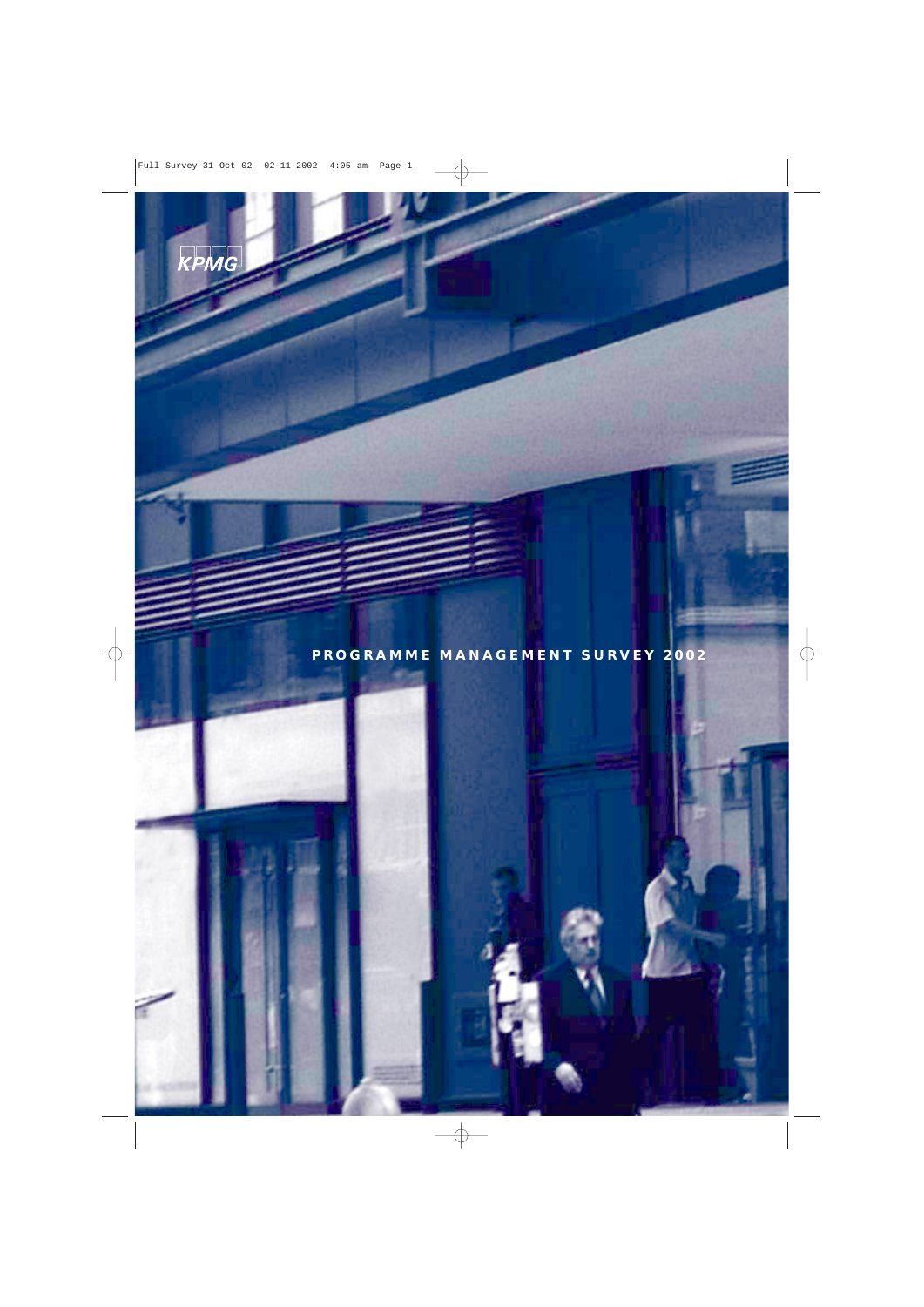## Executive summary

### Introduction

This year's survey focused on the programme office and identified a number of trends, future goals and success factors in relation to the programme office and its impact on project performance. A total of 134 companies from a range of sectors, geographies and size groups participated .

This survey enables participating companies, and indeed others, to benchmark themselves against the survey findings and in so doing perhaps identify programme management improvement areas that in turn may improve return on investment and market competitiveness.

#### Key findings

- Over half, 56 percent, of companies surveyed had experienced a failed project within the past 12 months;
- The average cost of a failed project was just under UKP8m;
- Almost all, 98 percent, of participants with a mature programme office (PO) reported 100 percent successful project delivery. This project delivery success rate reduced to 76 percent for those with grown-up POs and to 53 percent for those with established, but immature, POs;
- Participants highlighted the importance of strong:
	- Business focus;
	- Project governance;
	- Risk management;
	- Progress reporting;
	- Supporting infrastructure;
	- Emphasis on strategic fit and benefits delivery.
- Participants emphasised the importance of having clear project objectives and strong ongoing risk and issue management during project execution;
- Participants stressed the importance of team and individual motivation and morale and therefore strong leadership;
- Learning curve and scale advantages were identified as, on average, the cost of running a mature PO was 2 percent of the value of projects managed compared to 3 percent for others;
- Successful PO's are professional business functions that have a high level of acceptance and profile with organisations;
- Participants aspirations for the future suggest a continuing drive towards increased automation and adoption of integrated PO tools.

#### Conclusion

Projects are one of the ubiquitous aspects of business management and, as reinforced by the survey, the investment in projects across all industry sectors, geographies and size groups is very significant.

Projects are the predominate vehicle for delivering the change and business improvement required to create competitive edge and enhance shareholder value. Therefore the importance of improving project delivery performance cannot be underestimated.

Given the strong correlation between programme office maturity and project success rates and the identified learning curve benefits, KPMG predicts that organisations may continue to invest to build professional, well equipped and executive sponsored programme offices. These POs will work with the business and fulfil the roles of catalysts, conductors and referees of change for a broadening range of business change initiatives.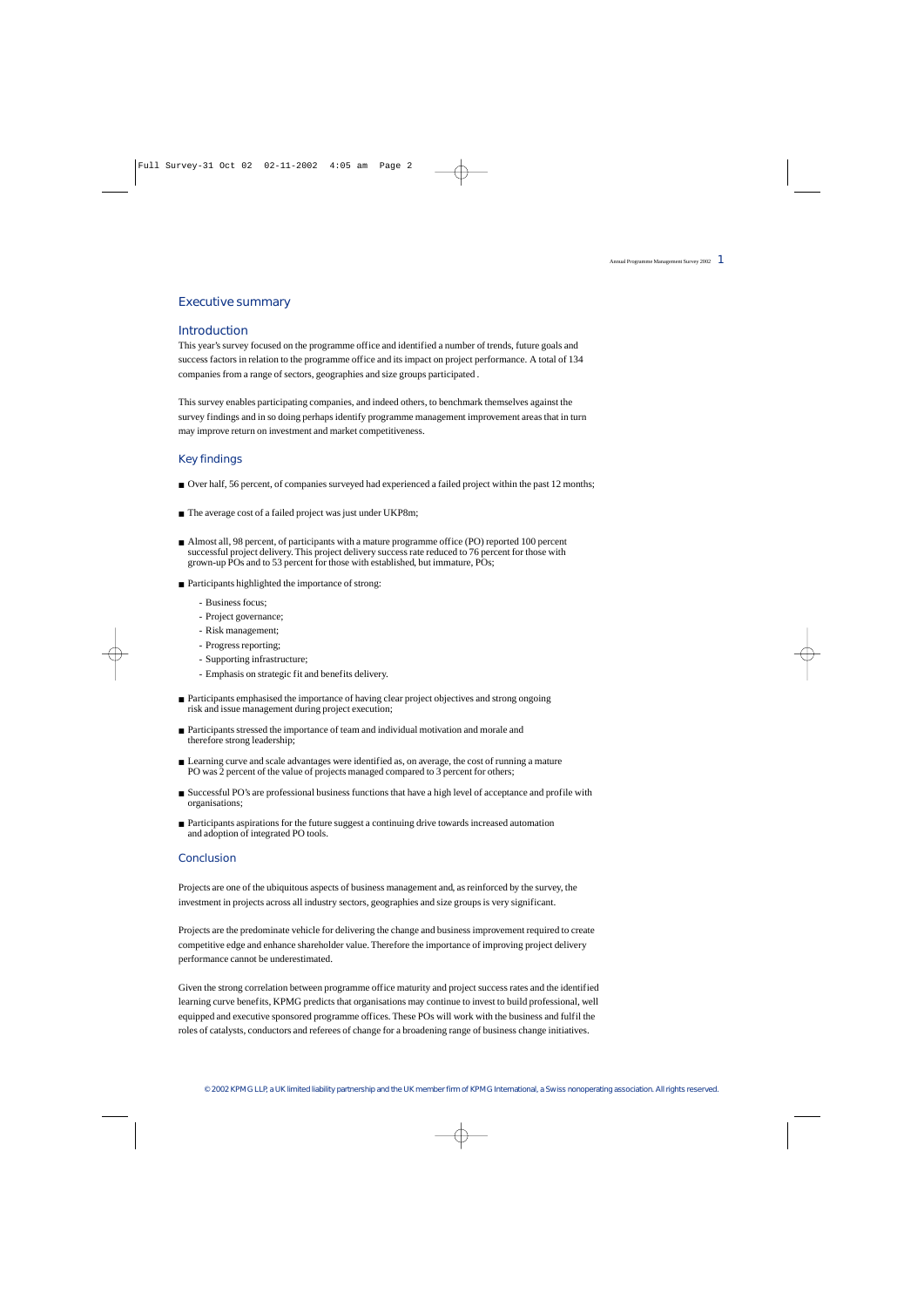## *Programme Management Survey* Summary of responses

## *Survey participation*

Global participation

- 50 percent of respondents were from the United Kingdom (UK);
- 28 percent were from the Americas (US);
- 22 percent were from other countries (Rest of World):
	- 17 percent from Africa;
	- 4 percent from Europe (excluding UK);
	- 1 percent from Australia.

#### **Industry**

- 52 percent of respondents were Financial Service (FS) organisations;
- 25 percent were from Consumer Industrial Markets (CIM) organisations;
- 12 percent were from Information, Communications & Entertainment (ICE) organisations;
- 11 percent were from Infrastructure and Government (I&G) organisations.

#### Organisation size

- 13 percent had UKP7bn or more in annual revenues ('large');
- 33 percent had more than UKP700m but less than UKP7bn in annual revenues ('medium');
- 54 percent had less than UKP700m in annual revenues ('small').

## *Performance criteria*

### Functions provided by the PO

- 90 percent said tracking and reporting;
- 85 percent said coordination;
- 83 percent said communication;
- 76 percent said standards;
- Others specified resource management, benefit tracking, strategic alignment, idea creation, methodology training.

#### Most important functions

- Tracking and reporting;
- Coordination;
- Communication:
- Standards:
- Governance:
- Risk management;
- Portfolio management;
- Business requirements planning.

#### Most important measure of success

- 46 percent said meeting business case requirements;
- 21 percent said on-time delivery;
- 9 percent said within budget delivery;
- 24 percent gave all three measures equal weighting.

## *Methodology*

## Methodology used by PO

- 81 percent used a homegrown methodology;
- 15 percent used a Project Management Body of Knowledge  $(PMBOK^{\circledR})$  based methodology:
- 4 percent used other methodologies.

#### Most important elements of PO methodology

- Planning:
- Business case development;
- Risk analysis;
- Issue management;
- Business requirements definition.

## *Compliance with policies and methodologies* Policy and methodology compliance correlated to failed Projects

- 20 percent of failed projects occurred in POs with stringent compliance.
- 80 percent of failed projects were attributable to POs with moderate or weak compliance.

#### Compliance monitoring of policies and methodology

- 23 percent said stringent;
- 48 percent said moderate;
- 29 percent said weak.

Some 65 percent of organisations reported that they had no link between compliance and a review/reward system.

## *Use of tools*

### Most important tools used by PO

- MS Office Suite;
- MS Project:
- Time recording applications.

A total of 70 percent use MS Project and 34 percent use web-based tools.

#### Value of technology tools

- 21 percent said high, very effective;
- 73 percent said okay, fairly effective;
- 6 percent said poor, not effective.

Over one third, 35 percent, of web based tool users rated their tools as highly effective. This compared to only 13 percent for non-web based tool users.

#### Other tools to acquire

- "What if" modelling tool;
- $\blacksquare$  MS Office 2002<sup>®</sup>:
- $\blacksquare$  Rational<sup>®</sup>(product suite);
- Digital dashboard/sophisticated reporting tool.

#### What could the PO do better with technology

- Quality management;
- Risk management;
- Issues management;
- More structure, formalised process and approach;
- Communication among team members.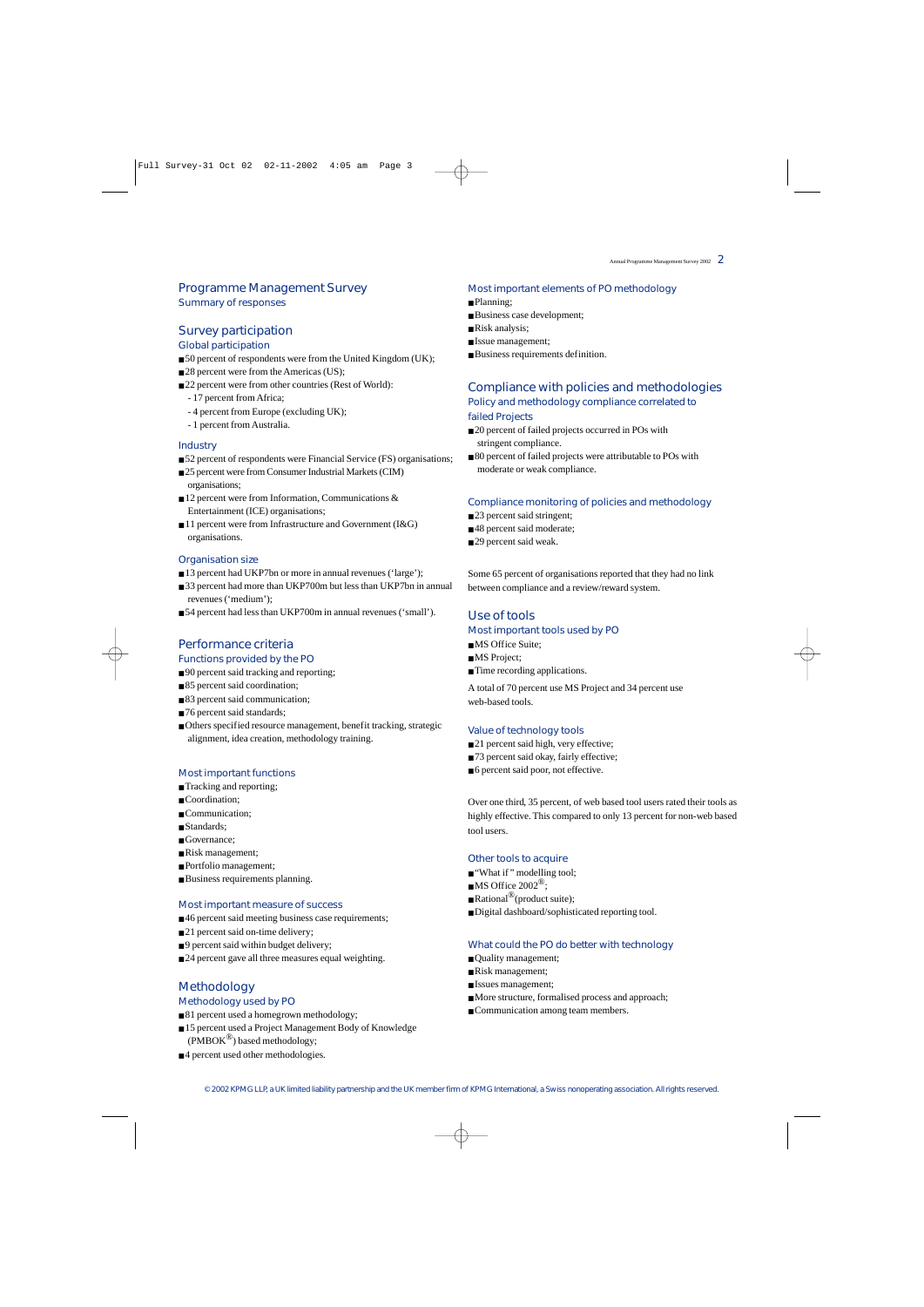### *Perceived value of the PO to the organisation*

### Senior management value perception of PO

- 43 percent reported the PO was integral to success:
- 44 percent reported the PO was beneficial to the organisation:
- 9 percent were sceptical:
- 4 percent considered the PO an overhead.

## *Project success factors*

## Major reasons for success

- Executive sponsorship;
- Thorough preparation and planning;
- Good and clear requirements;
- Quality assurance;
- "Superhuman efforts";
- Clarity of scope;
- Management of stakeholder expectations;
- Project transparency and regular reporting;
- Issues resolution;
- Common goals;
- Small controllable projects;
- Teamwork and leadership;
- Experienced and capable staff;
- Quality control.

## *Project failures*

- 56 percent had failed projects within the past 12 months;
- Average cost of a failed project was just under UKP8m;
- Largest project failure cost UKP133m;
- Average value of PO projects managed for the year was UKP67m;
- Average number of projects managed by a PO was 83;
- Average cost to operate mature POs was 2 percent of project value managed;
- Average cost to operate less mature POs was 3 percent of project value managed.

### Major reasons for failure

- Lack of sponsor involvement;
- Poor scope management;
- Poor planning;
- Over-ambitious commitment to deliver in restricted timescale;
- Resource contention;
- Poor communication between IT and the business;
- Misalignment with strategy;
- Quality of code delivered by software vendor;
- Poor change management, compliance with process and lack of understanding;
- $\blacksquare$  "We know it all".

### *General scope*

#### Type of projects managed by POs

- 49 percent managed all projects:
- 43 percent managed only IT projects:
- 8 percent managed only business initiatives.

#### POs organisational position

- 37 percent reported to an executive;
- 34 percent reported to IT;
- 10 percent reported within business unit;
- 9 percent reported to operations;
- 3 percent reported to finance;
- 7 percent reported to other areas in the organisation (dependant on the project).

#### POs reporting line

- 20 percent reported to the CEO or equivalent;
- 37 percent reported to the Executive Director;
- 23 percent reported to a Business Unit Director;
- 20 percent reported lower in their organisation.

#### PO staffing

- Organisations larger than UKP7bn had an average of 44 personnel;
- Organisations larger than UKP700m and smaller than UKP7bn had an average of 39 personnel;
- Organisations smaller than UKP700m had an average of 12 personnel.

## *Organisation*

## Number of POs

- 10 percent did not have a PO;
- 52 percent reported just one PO;
- 28 percent had between 2 to 5 POs in their organisation;
- 10 percent had more than 5 POs.

#### PO characteristics

- 70 percent used a single process for one or more POs;
- 19 percent used multiple processes and multiple POs;
- 2 percent used multiple processes and one PO;
- 9 percent had no PO or no process for their PO.

## *Programme office maturity*

Maturity correlated to successful projects

- 98 percent of mature POs reported all successful projects;
- 76 percent of grown-up POs reported all successful projects:
	- 53 percent of established POs reported all successful projects.

#### PO maturity classification

- 9 percent mature, very successful;
- 24 percent grown-up, more successes than failures;
- 41 percent established, in need of improvement;
- 26 percent immature.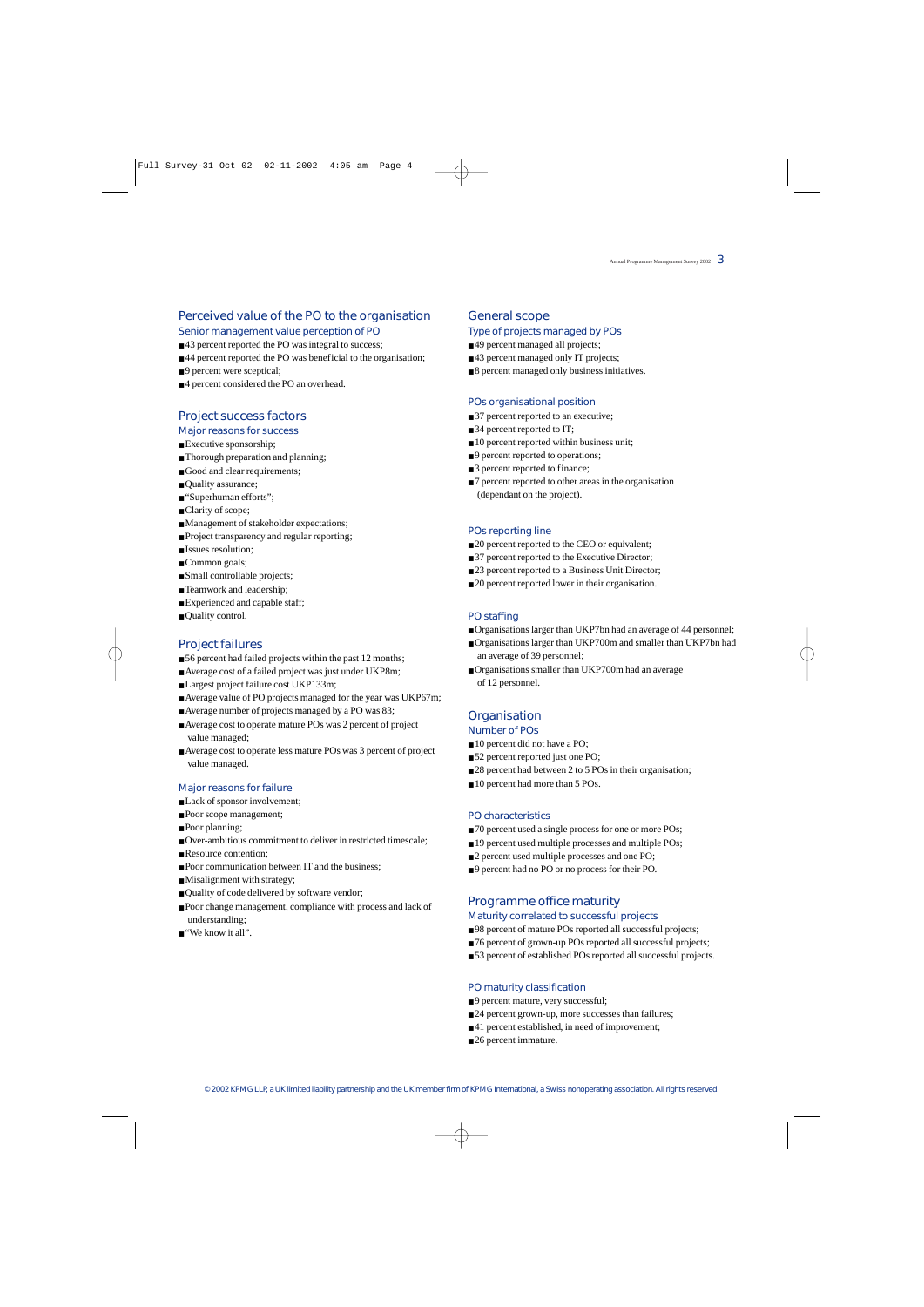#### Most important elements of maturity

- Developing processes, standards , methodologies and templates;
- Showing the "Big Picture" of all work underway;
- Discipline and executive buy-in;
- Profile and acceptance within the organisation and executive sponsorship;
- Experienced project managers;
- Right combination of skills within the PO;
- Education:
	- 65 percent reported being trained in their discipline;
	- 48 percent had a curriculum to follow to achieve training goals;
	- PO personnel averaged 66 hours of training per year.

#### Years PO in operation

- Average years in operation was just under four;
- 22 percent were under one year old or not yet in operation;
- Mature POs had been in operation eight or more years.

#### Is the PO adequately funded for the work undertaken

- 30 percent said funding was appropriate;
- 49 percent said funding was adequate;
- 21 percent said funding was inadequate.

### Maturity correlated to where in the organisation the PO Reports

- 58 percent of mature POs reported to the CEO.
- 30 percent of immature POs reported to the CEO.

## *Training and certification*

### PO staff background

- 77 percent had an IT background;
- 58 percent had a general business background;
- 48 percent had a background in operations;
- 37 percent had a finance background.

#### Personnel experience within the PO

- 13 percent had 0-2 years of programme/project experience;
- 27 percent had 2-5 years of experience;
- 40 percent had 5-10 years of experience;
- 11 percent had 10-20 years of experience;
- 9 percent had over 20 years of experience.

### PMI® certification within the PO

- 2 percent reported all personnel within the PO were certified;
- 4 percent reported most personnel were certified;
- 21 percent reported some personnel certified;
- 73 percent said no personnel were certified.

Only 39 percent of respondents valued PMI® certification.

#### Other valuable processes and professional organisations

- Prince2;
- Association of Project Managers;
- IPMA;
- IEEE;
- Six Sigma;
- Various Consultancies:
- Gartner:
- CMM-SEI:
- American Society for Quality;
- ASTD;
- CITI Project Discipline;
- SAICA.

## *Portfolio management and reporting*

Some 74 percent reported they prepare portfolio management reports. Only 44 percent compared project performance to established metrics.

#### Needed reporting improvements

- Reporting is cumbersome, project centric and not executive friendly;
- Not enough integrated data for project management;
- Not enough exception reporting for project problems;
- Need more sophisticated financial reporting (budget vs. actual):
- Need readily available, on line project performance data for business sponsors.

Some 70 percent reported they had a formal, periodic portfolio management process. All of of these reported they made go/hold/ cancel decisions during their portfolio management process.

#### Responsibility for go/hold/cancel decisions

- 51 percent said the executive committee;
- 37 percent said the business unit leadership;
- 12 percent said the CEO or equivalent.

#### Criteria used to make portfolio decisions

- 79 percent used strategic alignment as a criteria;
- 74 percent used commercial value as a criteria;
- 48 percent used portfolio balance as a criteria;
- 31 percent used an internal model;
- 19 percent used social value as a criteria;
- 9 percent had no formal criteria.

### *Improvement areas now and future* Ways to be more successful managing projects for the organisation

- Achieve greater global co-ordination over project activity;
- Increase the emphasis on portfolio and investment management:
- Increase the status and capability of the PO:
- Achieve widespread buy-in to the PO;
- Disseminate and use common standards and processes:
- Increase the use of tools:
- Streamline reporting and make greater use of performance metrics.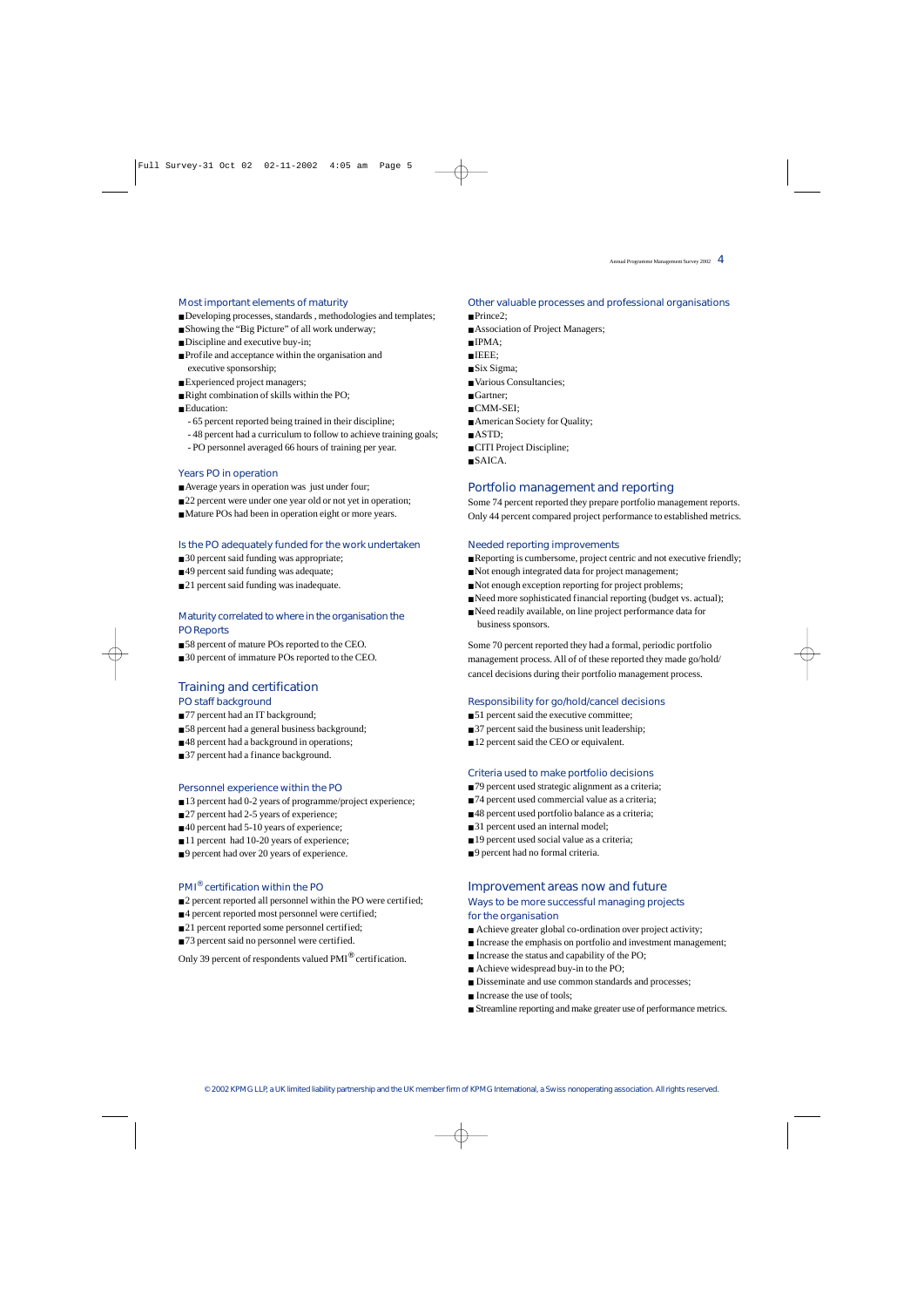## Geography, size and industry comparisons

Comparison tables have been included only if a material difference has been identified.

A material difference has been defined as a difference of 10 percentage points or more for a particular variable across the different geographies, industries or size groups.

## *Geography*

## Performance criteria

#### Most important measure of success

|                              | UK  | US  | <b>Rest of World</b> | Average |
|------------------------------|-----|-----|----------------------|---------|
| Meeting business             |     |     |                      |         |
| case requirements            | 46% | 59% | 30%                  | 46%     |
| On-time delivery             | 24% | 15% | 23%                  | 21%     |
| Within budget delivery       | 13% | 3%  | 7%                   | 9%      |
| Equal weighting to all three |     |     |                      |         |
| measures                     | 17% | 23% | 40%                  | 24%     |

## Methodology

### Methodology used by PO

|                       | UK  | US  | Rest of World Average |     |  |
|-----------------------|-----|-----|-----------------------|-----|--|
| Homegrown methodology | 93% | 64% | 81%                   | 81% |  |
| PMI based methodology | 2%  | 31% | 19%                   | 15% |  |
| Other methodology     | 5%  | 5%  | 0%                    | 4%  |  |

## Compliance with policies and methodologies Compliance monitoring

|                      | UK  | US  | <b>Rest of World</b> | Average |
|----------------------|-----|-----|----------------------|---------|
| Stringent compliance | 30% | 21% | 11%                  | 23%     |
| Moderate compliance  | 50% | 35% | 57%                  | 48%     |
| Weak compliance      | 20% | 44% | 32%                  | 29%     |
|                      |     |     |                      |         |
|                      | UK  | US  | Rest of World        | Average |
| Had link between     |     |     |                      |         |
| compliance and a     |     |     |                      |         |
| risk/reward system   | 31% | 35% | 43%                  | 35%     |
|                      |     |     |                      |         |

# Use of tools

| Value of technology tools |  |
|---------------------------|--|
|---------------------------|--|

|                      | UK  | US  | Rest of World        | Average |  |
|----------------------|-----|-----|----------------------|---------|--|
| High, very effective | 25% | 15% | 21%                  | 21%     |  |
| Ok, fairly effective | 71% | 82% | 69%                  | 73%     |  |
| Poor, not effective  | 4%  | 3%  | 10%                  | 6%      |  |
|                      | UK  | US  | <b>Rest of World</b> | Average |  |
| Use web based tools  | 28% | 43% | 33%                  | 34%     |  |
|                      |     |     |                      |         |  |

## Perceived value of the PO to the organisation Senior management value perception of PO

|                                | UK  | US  | Rest of World Average |     |
|--------------------------------|-----|-----|-----------------------|-----|
| Integral to success            | 48% | 31% | 46%                   | 43% |
| Beneficial to the organisation | 43% | 50% | 36%                   | 44% |
| Sceptical                      | 7%  | 8%  | 14%                   | 9%  |
| Overhead                       | 2%  | 11% | 4%                    | 4%  |

#### Project failures

|                             | UK        | US       | Rest of World | Average |
|-----------------------------|-----------|----------|---------------|---------|
| Total project value managed | £102 $m$  | £37 $m$  | £24 $m$       | £67m    |
| Average number of projects  |           |          |               |         |
| managed                     | 121       | 46       | 43            | 83      |
| Had failed projects within  |           |          |               |         |
| the last 12 months          | 61%       | 43%      | 60%           | 56%     |
| Average failed project cost | £13.2 $m$ | £3.9 $m$ | £1.9 $m$      | £7.8m   |

The largest cost of failure of all participants was from the UK (£133m).

## General scope

## Type of projects managed by POs

|                           | UK  | US  | Rest of World | Average |  |
|---------------------------|-----|-----|---------------|---------|--|
| All projects              | 60% | 24% | 53%           | 49%     |  |
| Only IT projects          | 36% | 54% | 47%           | 43%     |  |
| Only business initiatives | 4%  | 22% | 0%            | 8%      |  |

## POs organisational position

| Reported to                | UK  | US  | Rest of World | Average |
|----------------------------|-----|-----|---------------|---------|
| An executive               | 35% | 41% | 37%           | 37%     |
| <b>IT</b>                  | 31% | 38% | 37%           | 34%     |
| Business unit              | 13% | 5%  | 10%           | 10%     |
| Operations                 | 8%  | 10% | 9%            | 9%      |
| Finance                    | 3%  | 3%  | 7%            | 3%      |
| Other areas                |     |     |               |         |
| (dependent on the project) | 10% | 3%  | 0%            | 7%      |

### **Organisation**

## Number of POs in the organisation

|             | UK  | US  | Rest of World | Average |
|-------------|-----|-----|---------------|---------|
| None        | 12% | 11% | 7%            | 10%     |
| One         | 46% | 54% | 63%           | 52%     |
| Two to five | 30% | 30% | 20%           | 28%     |
| Over five   | 12% | 5%  | 10%           | 10%     |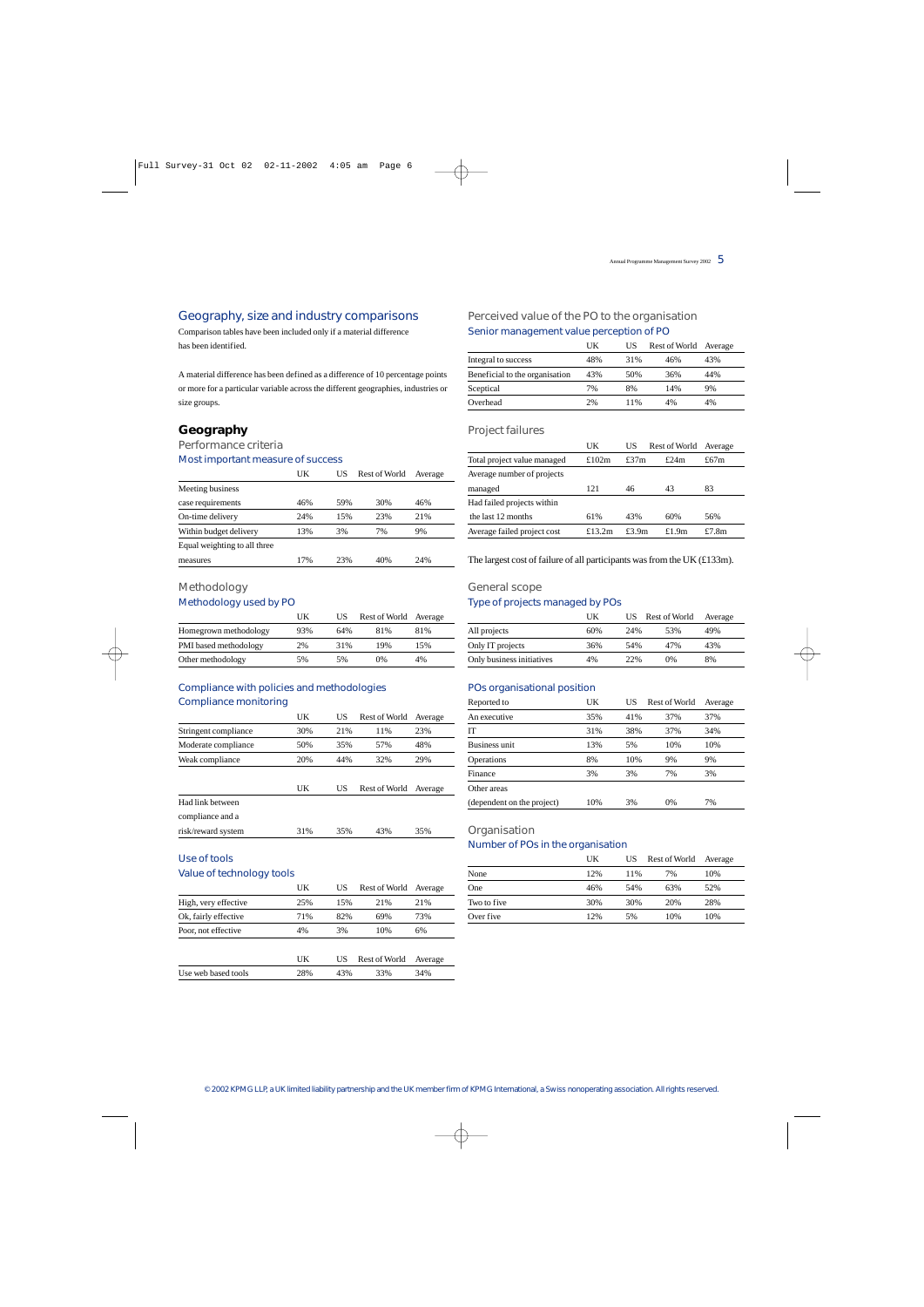#### PO Characteristics

|                        | UK  | US  | Rest of World | Average |
|------------------------|-----|-----|---------------|---------|
| Single process,        |     |     |               |         |
| single or multiple POs | 75% | 57% | 73%           | 70%     |
| Multiple processes,    |     |     |               |         |
| multiple POs           | 16% | 27% | 17%           | 19%     |
| Single PO with         |     |     |               |         |
| multiple processes     | 1%  | 5%  | 0%            | 2%      |
| No process or no PO    | 8%  | 11% | 10%           | 9%      |

## Programme office maturity PO maturity classification

|                          | UK  | US  | <b>Rest of World</b> | Average |
|--------------------------|-----|-----|----------------------|---------|
| Mature, very successful  | 9%  | 11% | 7%                   | 9%      |
| Grown up, more successes |     |     |                      |         |
| than failures            | 29% | 20% | 21%                  | 24%     |
| Established, in need     |     |     |                      |         |
| of improvement           | 36% | 40% | 52%                  | 41%     |
| Immature                 | 26% | 29% | 20%                  | 26%     |

## Is the PO adequately funded for the work undertaken

|                     | UK  | US  | Rest of World | Average |  |
|---------------------|-----|-----|---------------|---------|--|
| Appropriate funding | 35% | 24% | 24%           | 30%     |  |
| Adequate funding    | 50% | 42% | 55%           | 49%     |  |
| Poor funding        | 15% | 34% | 2.1%          | 2.1%    |  |

## Training and certification

PO training/education

|                            | UK  | US  | Rest of World | Average |
|----------------------------|-----|-----|---------------|---------|
| Reported being trained     |     |     |               |         |
| in their discipline        | 61% | 78% | 57%           | 65%     |
| Had a curriculum to follow |     |     |               |         |
| to achieve training goals  | 49% | 57% | 33%           | 48%     |
| Average hours of training  |     |     |               |         |
| per year                   | 56  | 66  | 90            | 66      |

#### PO staff background

|                             | UK  | US  | Rest of World | Average |
|-----------------------------|-----|-----|---------------|---------|
| IT background               | 76% | 78% | 77%           | 77%     |
| General business background | 57% | 57% | 60%           | 58%     |
| Operations background       | 46% | 49% | 50%           | 48%     |
| Finance background          | 36% | 43% | 30%           | 37%     |

## PMI® certification within the PO

| UK  | US  | <b>Rest of World</b> | Average |
|-----|-----|----------------------|---------|
| 1%  | 3%  | 3%                   | 2%      |
| 1%  | 8%  | 3%                   | 4%      |
| 13% | 38% | 17%                  | 21%     |
| 85% | 51% | 77%                  | 73%     |
|     |     |                      |         |
| UK  | US  | <b>Rest of World</b> | Average |
| 15% | 70% | 53%                  | 39%     |
|     |     |                      |         |

### Personnel experience within the PO (years of programme/ project experience)

| And the state of the state of the state of the state of the state of the state of the state of the state of the |     |     |               |         |
|-----------------------------------------------------------------------------------------------------------------|-----|-----|---------------|---------|
| Years                                                                                                           | UK  | US  | Rest of World | Average |
| $0 - 2$                                                                                                         | 13% | 20% | 7%            | 13%     |
| $2 - 5$                                                                                                         | 21% | 17% | 52%           | 27%     |
| $5-10$                                                                                                          | 39% | 46% | 34%           | 40%     |
| $10-20$                                                                                                         | 15% | 11% | 3%            | 11%     |
| Over 20                                                                                                         | 12% | 6%  | 4%            | 9%      |
|                                                                                                                 |     |     |               |         |

## Portfolio management and reporting

|                    | UK  | US  | Rest of World | Average |
|--------------------|-----|-----|---------------|---------|
| Had portfolio      |     |     |               |         |
| management reports | 78% | 59% | 83%           | 74%     |
| Formal portfolio   |     |     |               |         |
| management process | 54% | 38% | 30%           | 70%     |

## Responsibility for go/hold/cancel decisions

|                          | UK  | US  | Rest of World Average |     |
|--------------------------|-----|-----|-----------------------|-----|
| Executive committee      | 58% | 39% | 54%                   | 51% |
| Business unit leadership | 34% | 45% | 32%                   | 37% |
| CEO or equivalent        | 8%  | 16% | 14%                   | 12% |

#### Portfolio decision making criteria

|                     | UK  | US  | Rest of World | Average |
|---------------------|-----|-----|---------------|---------|
| Strategic alignment | 82% | 68% | 87%           | 79%     |
| Commercial value    | 88% | 43% | 80%           | 74%     |
| Portfolio balance   | 52% | 41% | 47%           | 48%     |
| Internal model      | 36% | 27% | 27%           | 31%     |
| Social value        | 22% | 14% | 17%           | 19%     |
| No formal criteria  | 6%  | 16% | 7%            | 9%      |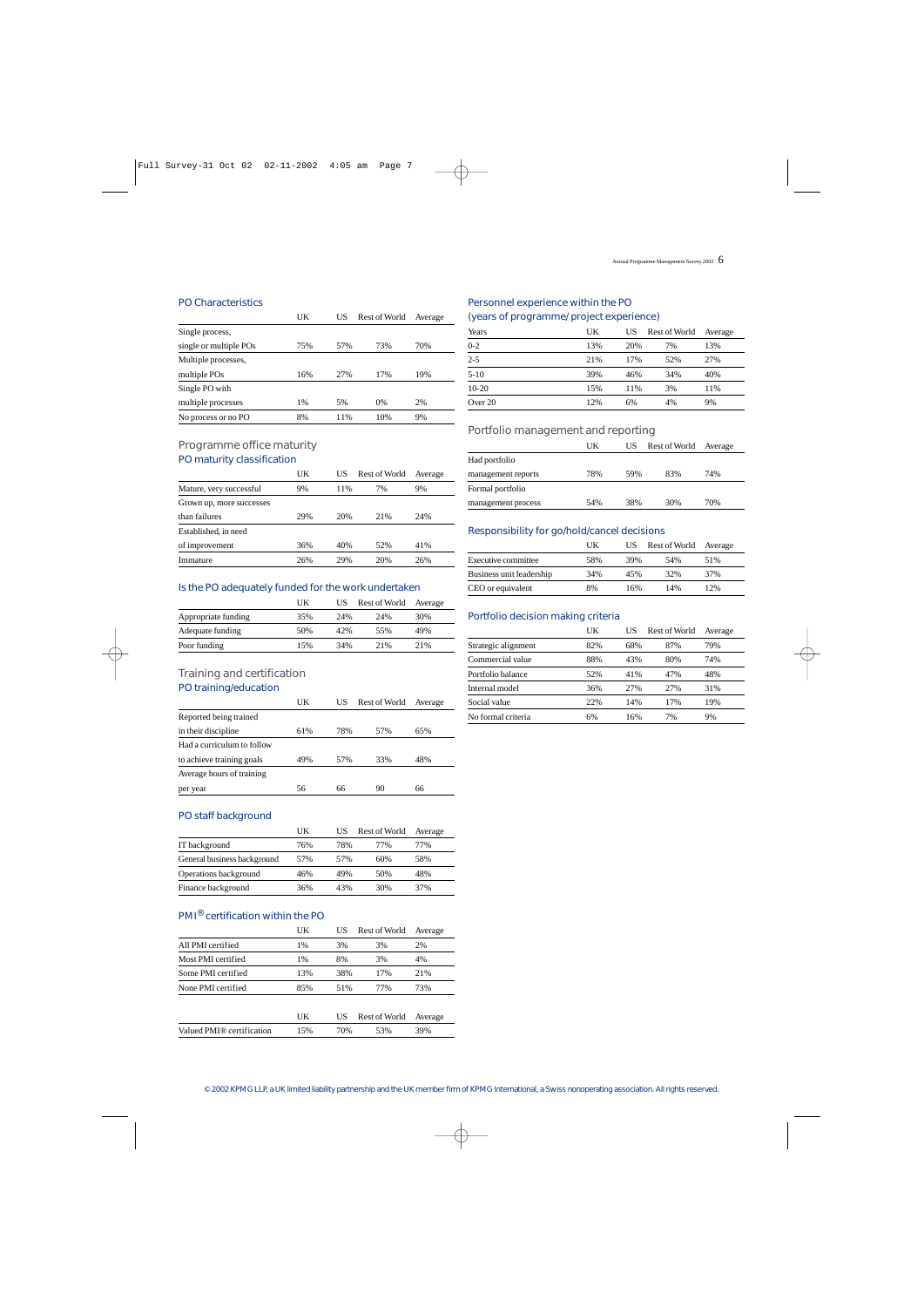## *Industry*

# Performance criteria

Most important measure of success

| Average    |
|------------|
|            |
| 46%<br>44% |
| 21%<br>31% |
|            |
| 9%         |
|            |
| 24%<br>19% |
|            |

## Methodology

## Methodology used by PO

|                   | FS  | CIM | ICE | I&G | Average |
|-------------------|-----|-----|-----|-----|---------|
| Homegrown         |     |     |     |     |         |
| methodology       | 86% | 76% | 81% | 73% | 81%     |
| <b>PMI</b> based  |     |     |     |     |         |
| methodology       | 12% | 18% | 13% | 20% | 15%     |
| Other methodology | 2%  | 6%  | 6%  | 7%  | 4%      |

# Compliance with policies and methodologies

## Compliance monitoring

|                          | FS        | <b>CIM</b> | <b>ICE</b> | I&G | Average |
|--------------------------|-----------|------------|------------|-----|---------|
| Stringent compliance 30% |           | 10%        | 19%        | 21% | 23%     |
| Moderate compliance 43%  |           | 69%        | 31%        | 43% | 48%     |
| Weak compliance          | 27%       | 21%        | 50%        | 36% | 29%     |
|                          |           |            |            |     |         |
|                          | <b>FS</b> | <b>CIM</b> | <b>ICE</b> | I&G | Average |
| Had link between         |           |            |            |     |         |
| compliance and a         |           |            |            |     |         |
| risk/reward system       | 33%       | 52%        | 19%        | 27% | 35%     |

## Use of tools

#### Value of technology tools

|                      | FS  | CIM | ICE | I&G | Average |
|----------------------|-----|-----|-----|-----|---------|
| High, very effective | 16% | 25% | 21% | 33% | 21%     |
| Ok, fairly effective | 79% | 72% | 71% | 53% | 73%     |
| Poor, not effective  | 5%  | 3%  | 8%  | 14% | 6%      |
|                      | FS  | CIM | ICE | I&G | Average |
| Use web based tools  | 24% | 39% | 44% | 53% | 34%     |

## Perceived value of the PO to the organisation Senior management value perception of PO

| FS  | CIM | ICE | I&G  | Average |
|-----|-----|-----|------|---------|
| 45% | 42% | 25% | 53%  | 43%     |
|     |     |     |      |         |
| 45% | 48% | 44% | 2.7% | 44%     |
| 7%  | 6%  | 25% | 7%   | 9%      |
| 3%  | 4%  | 6%  | 13%  | 4%      |
|     |     |     |      |         |

## Project failures

|                     | FS                | <b>CIM</b> | <b>ICE</b>       | 1 & G            | Average          |
|---------------------|-------------------|------------|------------------|------------------|------------------|
| Total project value |                   |            |                  |                  |                  |
| managed (UKP)       | 86 <sub>m</sub>   | 36m        | 59 <sub>m</sub>  | 62m              | 67m              |
| Average number      |                   |            |                  |                  |                  |
| of projects managed | 121               | 36         | 55               | 38               | 83               |
| Had failed projects |                   |            |                  |                  |                  |
| within the last     |                   |            |                  |                  |                  |
| 12 months           | 59%               | 52%        | 63%              | 47%              | 56%              |
| Average failed      |                   |            |                  |                  |                  |
| project cost (UKP)  | 10.8 <sub>m</sub> | 2.5m       | 3.5 <sub>m</sub> | 0.8 <sub>m</sub> | 7.8 <sub>m</sub> |

The largest cost of failure of all participants was from FS (£133m).

### General scope

## Type of projects managed by POs

|                  | FS  | CIM | ICE | I&G | Average |
|------------------|-----|-----|-----|-----|---------|
| All projects     | 61% | 27% | 50% | 33% | 49%     |
| Only IT projects | 34% | 58% | 44% | 53% | 43%     |
| Only business    |     |     |     |     |         |
| initiatives      | 5%  | 15% | 6%  | 14% | 8%      |

#### POs organisational position

| Reported to   | FS  | <b>CIM</b> | ICE | I&G | Average |
|---------------|-----|------------|-----|-----|---------|
| An executive  | 41% | 34%        | 24% | 38% | 37%     |
| <b>IT</b>     | 28% | 50%        | 41% | 25% | 34%     |
| Business unit | 7%  | 13%        | 12% | 19% | 10%     |
| Operations    | 9%  | 0%         | 23% | 13% | 9%      |
| Finance       | 5%  | 0%         | 0%  | 5%  | 3%      |
| Other areas   |     |            |     |     |         |
| (dependent on |     |            |     |     |         |
| the project)  | 10% | 3%         | 0%  | 0%  | 7%      |

### POs reporting line

|                       | FS  | CIM | <b>ICE</b> | I&G | Average |
|-----------------------|-----|-----|------------|-----|---------|
| CEO or equivalent     | 17% | 22% | 29%        | 29% | 20%     |
| Executive director    | 48% | 22% | 18%        | 36% | 37%     |
| Unit director         | 21% | 31% | 29%        | 7%  | 23%     |
| Lower                 |     |     |            |     |         |
| in their organisation | 14% | 25% | 24%        | 28% | 20%     |

## PO staffing

|                | FS | ~TM | ICE | I&G | Average |  |
|----------------|----|-----|-----|-----|---------|--|
| Average number |    |     |     |     |         |  |
| of personnel   |    | 10  |     |     |         |  |

#### **Organisation**

#### Number of POs in the organisation

|             | FS  | CIM | ICE | I&G | Average |
|-------------|-----|-----|-----|-----|---------|
| None        | 10% | 15% | 6%  | 7%  | 10%     |
| One         | 47% | 61% | 50% | 60% | 52%     |
| Two to five | 31% | 21% | 25% | 27% | 28%     |
| Over five   | 12% | 3%  | 19% | 6%  | 10%     |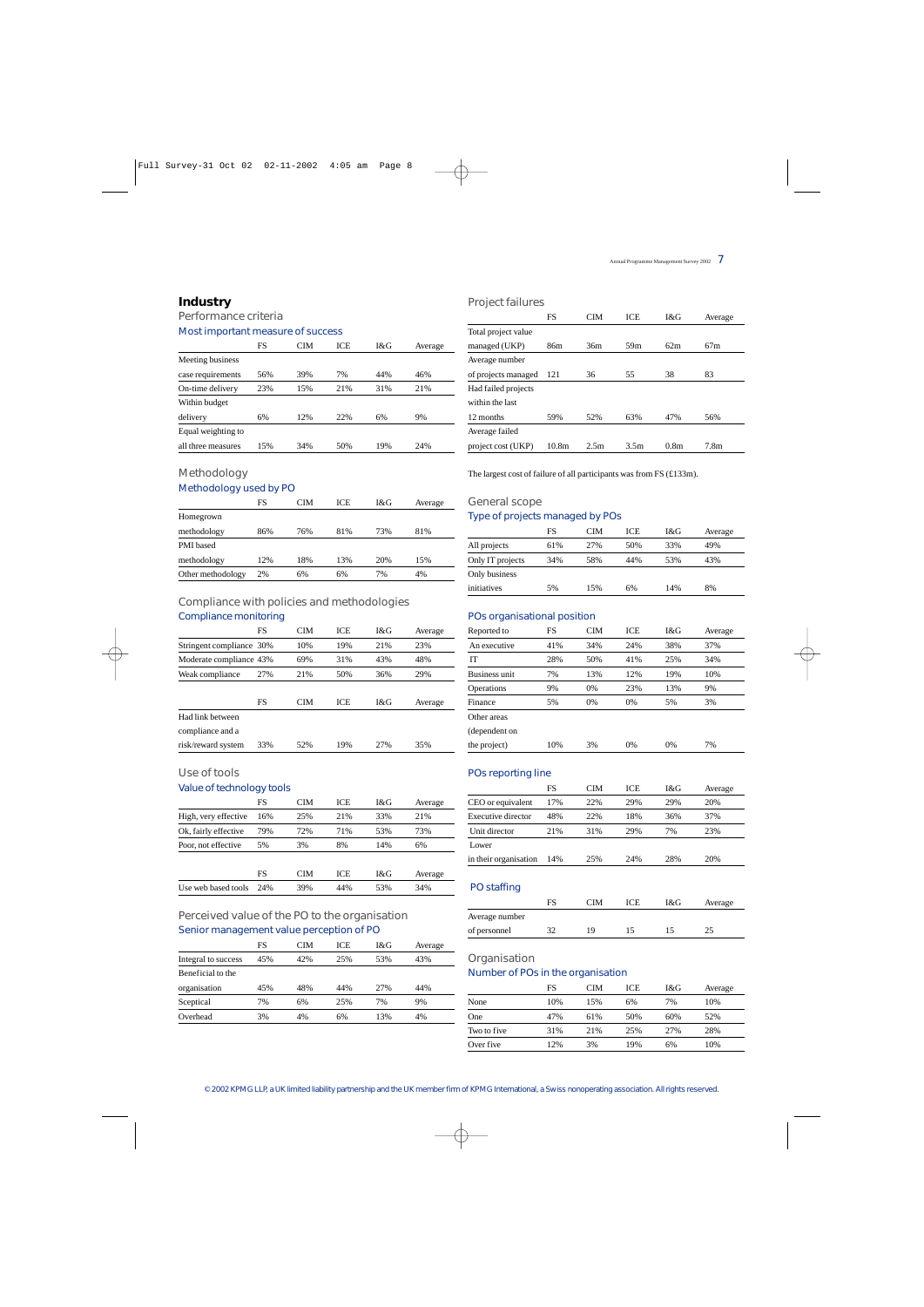#### PO characteristics

|                        | FS  | CIM | <b>ICE</b> | I&G | Average |
|------------------------|-----|-----|------------|-----|---------|
| Single process, single |     |     |            |     |         |
| or multiple POs        | 76% | 76% | 44%        | 53% | 70%     |
| Multiple processes,    |     |     |            |     |         |
| multiple POs           | 19% | 12% | 44%        | 13% | 19%     |
| Single PO with         |     |     |            |     |         |
| multiple processes     | 1%  | 0%  | 0%         | 13% | 2%      |
| No process or no PO    | 4%  | 12% | 12%        | 21% | 9%      |

## Programme office maturity PO maturity classification

|                 | FS  | <b>CIM</b> | <b>ICE</b> | 1 & G | Average |
|-----------------|-----|------------|------------|-------|---------|
| Mature, very    |     |            |            |       |         |
| successful      | 9%  | 13%        | 7%         | 7%    | 9%      |
| Grown up, more  |     |            |            |       |         |
| successes than  |     |            |            |       |         |
| failures        | 26% | 28%        | 20%        | 13%   | 24%     |
| Established, in |     |            |            |       |         |
| need of         |     |            |            |       |         |
| improvement     | 38% | 41%        | 33%        | 60%   | 41%     |
| Immature        | 27% | 18%        | 40%        | 20%   | 26%     |

## PMI® certification within the PO

|                    | FS  | CIM | ICE | I&G | Average |
|--------------------|-----|-----|-----|-----|---------|
| All PMI certified  | 1%  | 6%  | 0%  | 0%  | 2%      |
| Most PMI certified | 1%  | 3%  | 6%  | 13% | 4%      |
| Some PMI certified | 16% | 30% | 38% | 7%  | 21%     |
| None PMI certified | 82% | 61% | 56% | 80% | 73%     |

## Personnel experience within the PO (years of programme/ project experience)

| Years    | FS  | CIM | <b>ICE</b> | I&G | Average |
|----------|-----|-----|------------|-----|---------|
| $0 - 2$  | 12% | 16% | 7%         | 21% | 13%     |
| $2 - 5$  | 28% | 31% | 20%        | 21% | 27%     |
| $5 - 10$ | 35% | 41% | 67%        | 29% | 40%     |
| $10-20$  | 11% | 6%  | 6%         | 29% | 11%     |
| Over 20  | 14% | 6%  | 0%         | 0%  | 9%      |

### Portfolio management and reporting

|                        | FS | ™   | ICE | I&G | Average |
|------------------------|----|-----|-----|-----|---------|
| Had portfolio          |    |     |     |     |         |
| Management reports 77% |    | 61% | 94% | 67% | 74%     |
| Formal portfolio       |    |     |     |     |         |
| Management process 74% |    | 70% | 63% | 60% | 70%     |

## Years PO in operation

CIM had an average of just under five years in operation. All other industries had an average of just under four years in operation.

#### Is the PO adequately funded for the work undertaken

|                         | FS  | CIM | ICE | I&G | Average |
|-------------------------|-----|-----|-----|-----|---------|
| Appropriate funding 33% |     | 26% | 25% | 31% | 30%     |
| Adequate funding        | 55% | 52% | 25% | 46% | 49%     |
| Poor funding            | 12% | 22% | 50% | 23% | 21%     |

## Training and certification

## PO training/education

|                      | <b>FS</b> | <b>CIM</b> | ICE | I&G | Average |
|----------------------|-----------|------------|-----|-----|---------|
| Reported being       |           |            |     |     |         |
| trained in their     |           |            |     |     |         |
| discipline           | 63%       | 76%        | 44% | 73% | 65%     |
| Had a curriculum     |           |            |     |     |         |
| to follow to achieve |           |            |     |     |         |
| training goals       | 47%       | 45%        | 38% | 67% | 48%     |
| Average hours of     |           |            |     |     |         |
| training per year    | 60        | 74         | 86  | 60  | 66      |
| PO staff background  |           |            |     |     |         |
|                      | FS        | <b>CIM</b> | ICE | I&G | Average |
| IT background        | 79%       | 73%        | 81% | 73% | 77%     |
| General business     |           |            |     |     |         |
| background           | 64%       | 36%        | 81% | 47% | 58%     |
| Operations           |           |            |     |     |         |
| background           | 47%       | 45%        | 44% | 60% | 48%     |
| Finance background   | 39%       | 24%        | 50% | 40% | 37%     |

#### Responsibility for go/hold/cancel decisions

|                         | FS  | CIM | ICE | I&G | Average |
|-------------------------|-----|-----|-----|-----|---------|
| Executive committee 60% |     | 47% | 38% | 39% | 51%     |
| Business unit           |     |     |     |     |         |
| Leadership              | 31% | 39% | 38% | 56% | 37%     |
| CEO or equivalent       | 9%  | 14% | 24% | 5%  | 12%     |

#### Portfolio decision making criteria

|                     | FS  | CIM | ICE | I&G | Average |
|---------------------|-----|-----|-----|-----|---------|
| Strategic alignment | 80% | 85% | 63% | 80% | 79%     |
| Commercial value    | 80% | 79% | 69% | 40% | 74%     |
| Portfolio balance   | 54% | 39% | 38% | 47% | 48%     |
| Internal model      | 37% | 27% | 31% | 13% | 31%     |
| Social value        | 17% | 15% | 13% | 40% | 19%     |
| No formal criteria  | 7%  | 6%  | 19% | 13% | 9%      |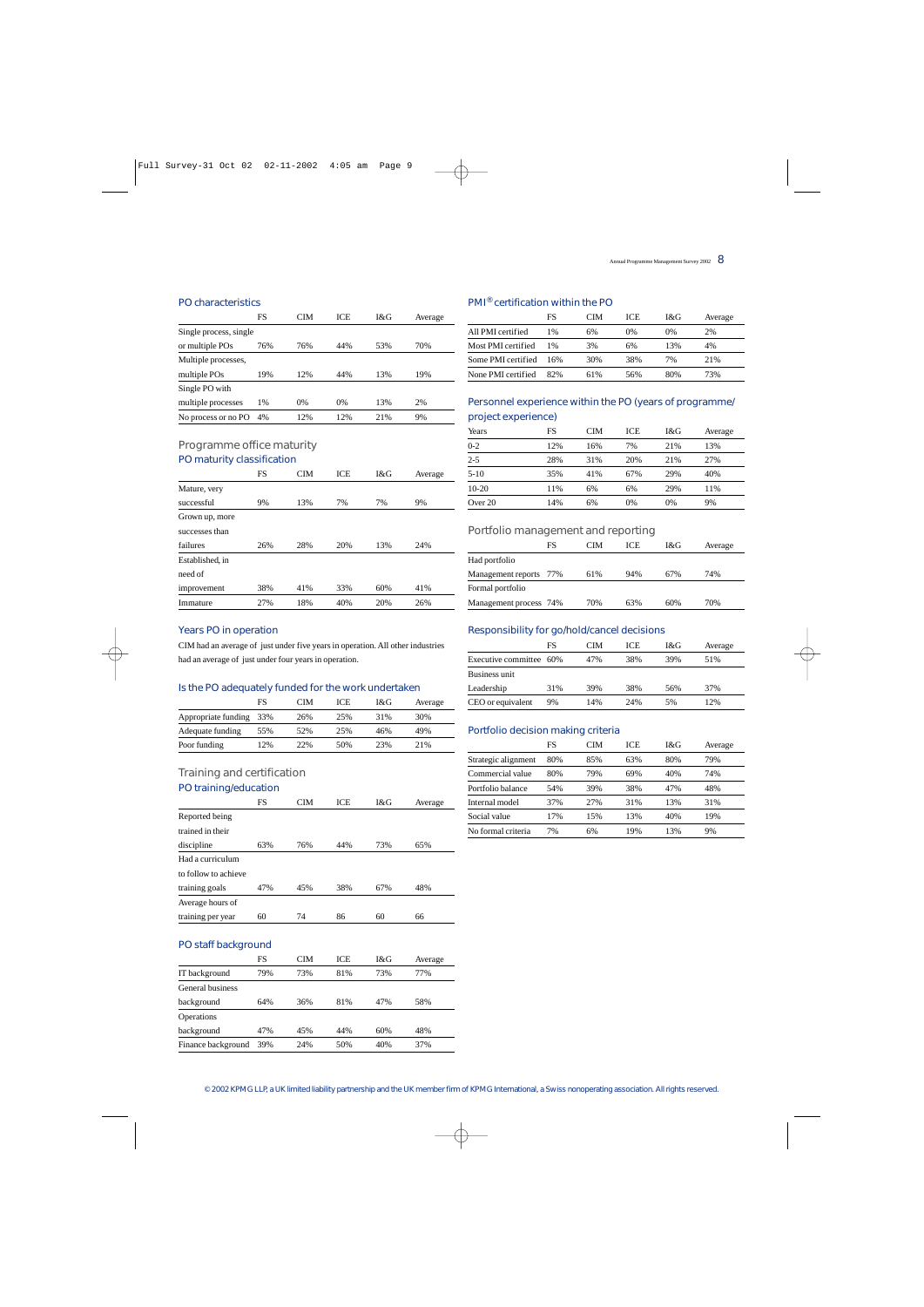## *Size*

Performance criteria Most important measure of success

|                              | Large | Medium | Small | Average |
|------------------------------|-------|--------|-------|---------|
| Meeting business case        |       |        |       |         |
| requirements                 | 65%   | 51%    | 38%   | 46%     |
| On-time delivery             | 18%   | 13%    | 28%   | 21%     |
| Within budget delivery       | 12%   | 9%     | 8%    | 9%      |
| Equal weighting to all three |       |        |       |         |
| measures                     | 5%    | 2.7%   | 26%   | 24%     |
|                              |       |        |       |         |

## Methodology Methodology used by PO

|                       | Large | Medium | Small | Average |
|-----------------------|-------|--------|-------|---------|
| Homegrown methodology | 80%   | 80%    | 82%   | 81%     |
| PMI based methodology | 7%    | 18%    | 15%   | 15%     |
| Other methodology     | 13%   | 2%     | 3%    | 4%      |

## Compliance with policies and methodologies Compliance monitoring

|                             | Large | Medium | Small | Average |
|-----------------------------|-------|--------|-------|---------|
| Stringent compliance        | 31%   | 26%    | 20%   | 23%     |
| Moderate compliance         | 56%   | 49%    | 45%   | 48%     |
| Weak compliance             | 13%   | 25%    | 35%   | 29%     |
|                             |       |        |       |         |
|                             | Large | Medium | Small | Average |
| Had link between compliance |       |        |       |         |
| and a risk/reward system    | 53%   | 29%    | 35%   | 35%     |
|                             |       |        |       |         |

## Use of tools

## Value of technology tools

|                      | Large | Medium | Small | Average |
|----------------------|-------|--------|-------|---------|
| High, very effective | 25%   | 20%    | 21%   | 21%     |
| Ok, fairly effective | 69%   | 78%    | 72%   | 73%     |
| Poor, not effective  | 6%    | 2%     | 7%    | 6%      |
|                      | Large | Medium | Small | Average |
| Use web based tools  | 65%   | 33%    | 26%   | 34%     |

## Perceived value of the PO to the organisation Senior management value perception of PO

|                                | Large | Medium | Small | Average |
|--------------------------------|-------|--------|-------|---------|
| Integral to success            | 44%   | 39%    | 45%   | 43%     |
| Beneficial to the organisation | 44%   | 52%    | 38%   | 44%     |
| Sceptical                      | 6%    | 2%     | 14%   | 9%      |
| Overhead                       | 6%    | 7%     | 3%    | 4%      |

### Project failures

|                                         | Large | Medium | Small            | Average          |
|-----------------------------------------|-------|--------|------------------|------------------|
| Total project value                     |       |        |                  |                  |
| managed (UKP)                           | 205m  | 65m    | 29m              | 67m              |
| Average number of projects              |       |        |                  |                  |
| managed                                 | 337   | 82     | 30               | 83               |
| Had failed projects within the          |       |        |                  |                  |
| last 12 months                          | 47%   | 60%    | 56%              | 56%              |
| Average failed project cost (UKP) 10.4m |       | 18.1m  | 1.9 <sub>m</sub> | 7.8 <sub>m</sub> |

The largest cost of failure of all participants (£133m) was from a medium size organisation.

## General scope

## POs organisational position

| Reported to                | Large | Medium | Small | Average |
|----------------------------|-------|--------|-------|---------|
| An executive               | 47%   | 23%    | 43%   | 37%     |
| <b>IT</b>                  | 35%   | 42%    | 29%   | 34%     |
| Business unit              | 12%   | 10%    | 9%    | 10%     |
| Operations                 | 0%    | 13%    | 9%    | 9%      |
| Finance                    | 0%    | 4%     | 5%    | 3%      |
| Other areas                |       |        |       |         |
| (dependent on the project) | 6%    | 8%     | 5%    | 7%      |

#### POs reporting line

|                             | Large | Medium | Small | Average |
|-----------------------------|-------|--------|-------|---------|
| CEO or equivalent           | 24%   | 18%    | 2.1%  | 20%     |
| Executive director          | 35%   | 44%    | 32%   | 37%     |
| Unit director               | 23%   | 16%    | 2.8%  | 23%     |
| Lower in their organisation | 18%   | 22%    | 19%   | 20%     |

#### PO staffing

|                | Large | Medium Small | Average |
|----------------|-------|--------------|---------|
| Average number |       |              |         |
| of personnel   | 44    | 39           |         |

### Organisation

#### Number of POs in the organisation

|             | Large | Medium | Small | Average |
|-------------|-------|--------|-------|---------|
| None        | 6%    | 13%    | 10%   | 10%     |
| One         | 35%   | 49%    | 58%   | 52%     |
| Two to five | 47%   | 20%    | 28%   | 28%     |
| Over five   | 12%   | 18%    | 4%    | 10%     |

### PO characteristics

|                           | Large | Medium | Small | Average |
|---------------------------|-------|--------|-------|---------|
| Single Process, single or |       |        |       |         |
| multiple POs              | 71%   | 69%    | 69%   | 70%     |
| Multiple processes,       |       |        |       |         |
| Multiple POs              | 18%   | 18%    | 21%   | 19%     |
| Single PO with multiple   |       |        |       |         |
| processes                 | 0%    | 2%     | 3%    | 2%      |
| No process or no PO       | 11%   | 11%    | 7%    | 9%      |

## Programme office maturity PO maturity classification

|                          | Large | Medium | Small | Average |
|--------------------------|-------|--------|-------|---------|
| Mature, very successful  | 20%   | 14%    | 4%    | 9%      |
| Grown up, more successes |       |        |       |         |
| than failures            | 20%   | 23%    | 2.7%  | 24%     |
| Established, in need of  |       |        |       |         |
| improvement              | 40%   | 43%    | 39%   | 41%     |
| Immature                 | 20%   | 20%    | 30%   | 26%     |
|                          |       |        |       |         |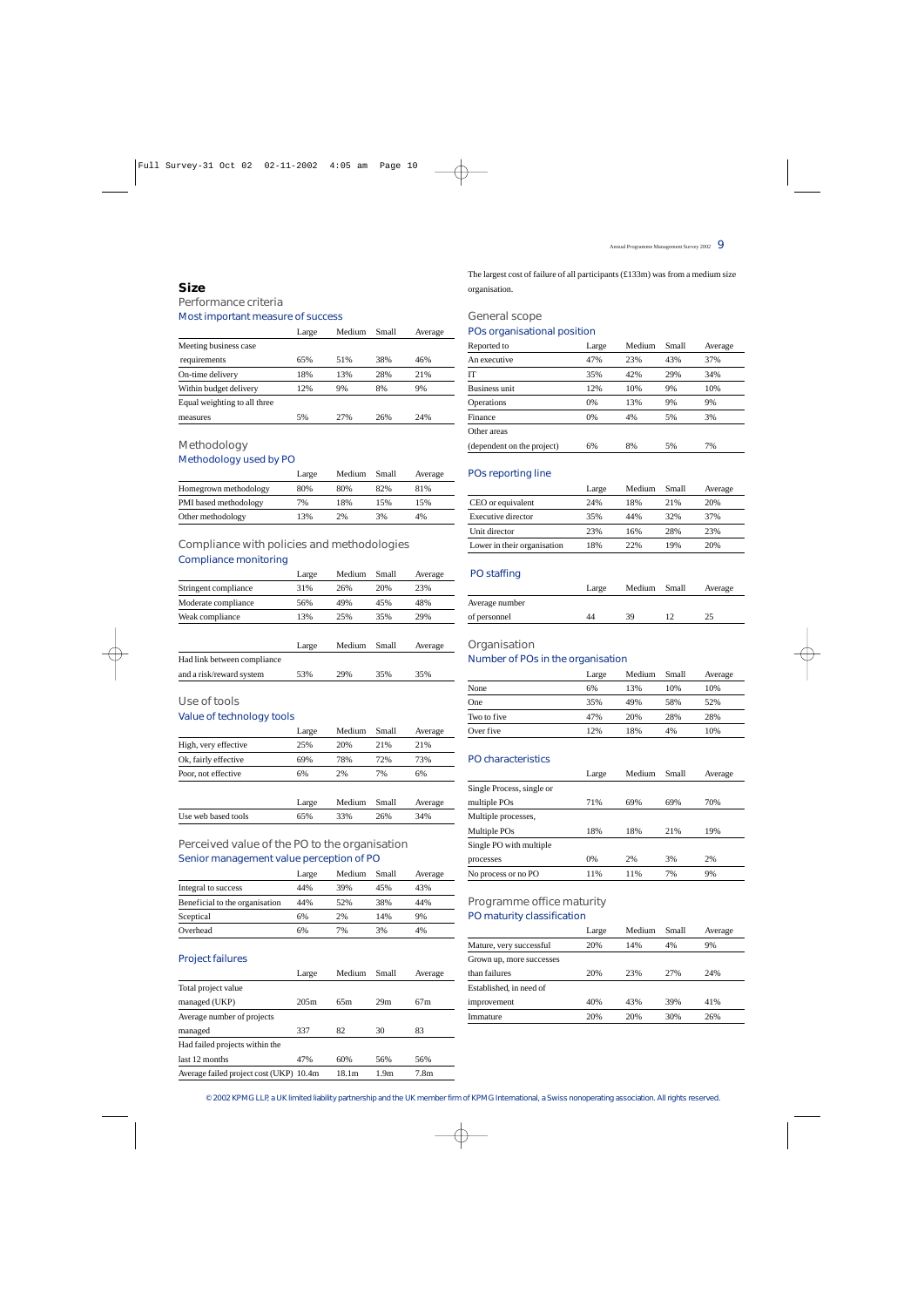## Years PO in operation

Large organisations had an average of just under three years in operation compared to just under four year for medium and small organisations.

#### Is the PO adequately funded for the work undertaken

|                     | Large | Medium | Small | Average |
|---------------------|-------|--------|-------|---------|
| Appropriate funding | 38%   | 33%    | 26%   | 30%     |
| Adequate funding    | 31%   | 55%    | 50%   | 49%     |
| Poor funding        | 31%   | 12%    | 24%   | 21%     |
|                     |       |        |       |         |

## Training and certification

## PO training/education

|                            | Large | Medium Small |     | Average |
|----------------------------|-------|--------------|-----|---------|
| Had a curriculum to follow |       |              |     |         |
| to achieve training goals  | 41%   | 56%          | 44% | 48%     |

## PO staff background

|                             | Large | Medium | Small | Average |
|-----------------------------|-------|--------|-------|---------|
| IT background               | 88%   | 82%    | 71%   | 77%     |
| General business background | 47%   | 58%    | 60%   | 58%     |
| Operations background       | 29%   | 56%    | 47%   | 48%     |
| Finance background          | 35%   | 40%    | 35%   | 37%     |

## PMI® certification within the PO

|                    | Large | Medium | Small | Average |
|--------------------|-------|--------|-------|---------|
| All PMI certified  | $0\%$ | 7%     | 0%    | 2%      |
| Most PMI certified | 6%    | 2%     | 4%    | 4%      |
| Some PMI certified | 41%   | 2.7%   | 13%   | 2.1%    |
| None PMI certified | 53%   | 64%    | 83%   | 73%     |
|                    |       |        |       |         |

|                                       | Large | Medium Small |     | Average |
|---------------------------------------|-------|--------------|-----|---------|
| Valued PMI <sup>®</sup> certification | 47%   | 40%          | 36% | 39%     |

## Personnel experience within the PO (years of programme/ project experience)

| Years    | Large | Medium | Small | Average |
|----------|-------|--------|-------|---------|
| $0 - 2$  | 19%   | 5%     | 17%   | 13%     |
| $2 - 5$  | 19%   | 22%    | 32%   | 27%     |
| $5 - 10$ | 50%   | 46%    | 33%   | 40%     |
| $10-20$  | 6%    | 17%    | 9%    | 11%     |
| Over 20  | 6%    | 10%    | 9%    | 9%      |
|          |       |        |       |         |

## Portfolio management and reporting

|                    | Large | Medium Small |     | Average |
|--------------------|-------|--------------|-----|---------|
| Had portfolio      |       |              |     |         |
| Management reports | 59%   | 73%          | 78% | 74%     |

#### Responsibility for go/hold/cancel decisions

|                          | Large | Medium | Small | Average |
|--------------------------|-------|--------|-------|---------|
| Executive committee      | 48%   | 56%    | 49%   | 51%     |
| Business unit leadership | 43%   | 30%    | 39%   | 37%     |
| CEO or equivalent        | 9%    | 14%    | 12%   | 12%     |

## Portfolio decision making criteria

|                     | Large | Medium | Small | Average |
|---------------------|-------|--------|-------|---------|
| Strategic alignment | 82%   | 80%    | 78%   | 79%     |
| Commercial value    | 53%   | 71%    | 81%   | 74%     |
| Portfolio Balance   | 59%   | 38%    | 51%   | 48%     |
| Internal Model      | 41%   | 40%    | 24%   | 31%     |
| Social Value        | 12%   | 18%    | 21%   | 19%     |
| No Formal Criteria  | $0\%$ | 18%    | 6%    | 9%      |